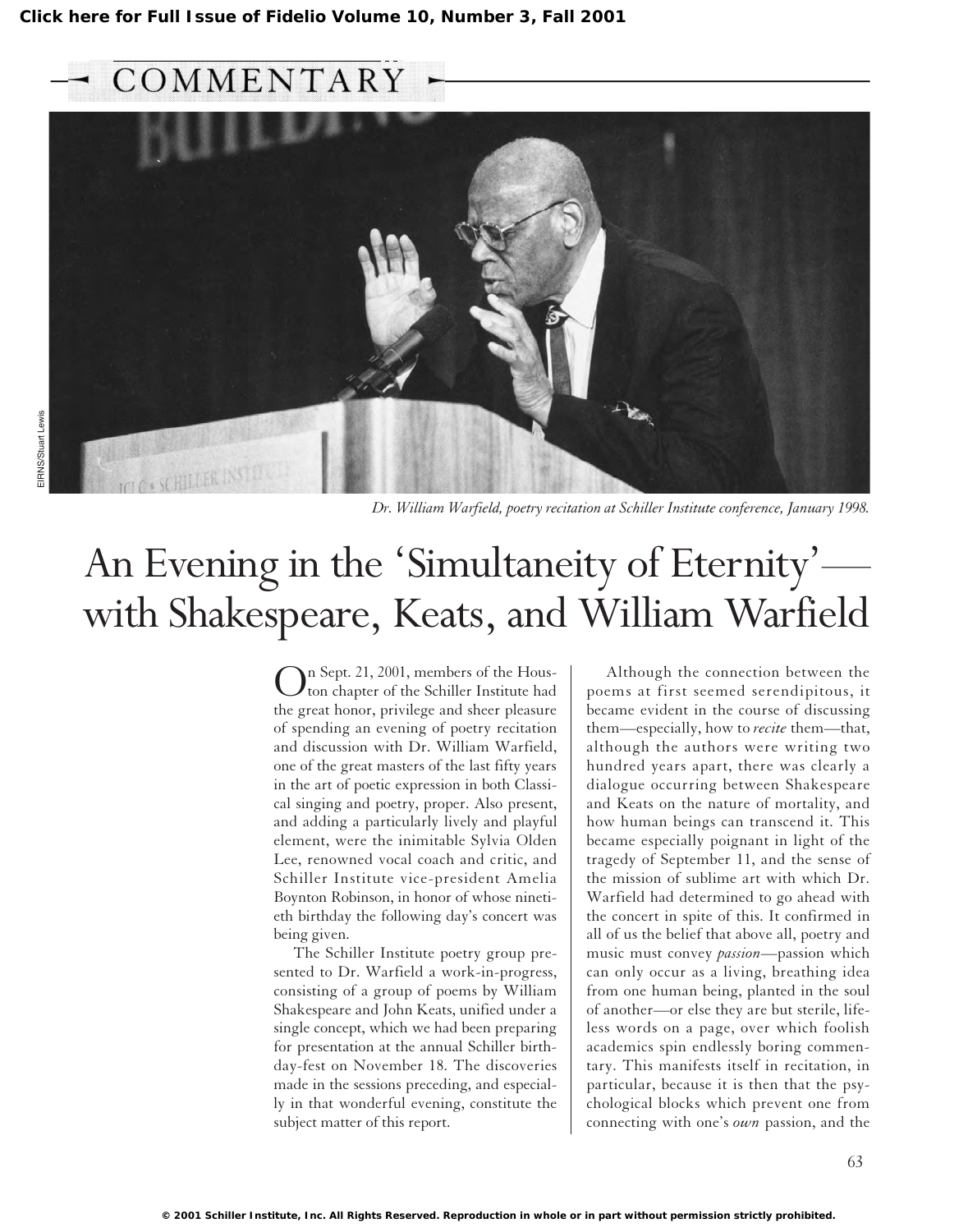## Sonnet

After dark vapours have oppress'd our plains For a long dreary season, comes a day Born of the gentle South, and clears away

From the sick heavens all unseemly stains. The anxious month, relieved of its pains,

Takes as a long-lost right the feel of May;

The eyelids with the passing coolness play Like rose leaves with the drip of Summer rains. The calmest thoughts come round us; as of leaves

Budding—fruit ripening in stillness—Autumn suns Smiling at eve upon the quiet sheaves—

Sweet Sappho's cheek—a smiling infant's breath— The gradual sand that through an hour-glass runs—

A woodland rivulet—a Poet's death.

*—John Keats*

fear of connecting with another's, becomes apparent, and can be overcome. For this reason alone, the struggle is worthwhile—whatever the outcome—for it can only make us better people.

Chronologically, the first poem we had decided to tackle was the Keats sonnet "After dark vapours have oppress'd our plains," although its real beauty and profundity were not apparent until we



*"Poetry and music must convey passion!" Dr. Warfield sings Classical lieder at Schiller Institute conferences in 1999 and 2000.*

had worked through the Shakespeare sonnets later.

#### **'After dark vapours'**

The first, "gut," reaction of everyone to this poem, was one of perplexed, yet oddly satisfied attraction. Try as we might, no one could adequately explain in the logical, deductive terms of everyday discourse, the strange way in which the succession of images in the last six lines seem to make sense, to "work." On the face of it, after all, they would seem to be in a paradoxical relationship to the foregoing eight lines, or octet, with its straightforward, albeit intensely beautiful description of the joy in Spring's eternal renewal. The rich sensuality of the image of the eyelids playing with the coolness, stands in contrast to the increasing abstraction of the images that follow, culminating in "a Poet's death"; an idea that should be mournful, yet here seems beautiful. Despite their diversity, all of these elements—"leaves budding," "fruit ripening," etc.—are momentary glimpses of processes of change moments we want to hold onto, yet sadly and inevitably, they elude our grasp. The concluding line, suggesting a hidden and subtle music, and then the passing of even the mortal life of the creator of the song, the Poet, only heightens the melancholy, yet is still somehow consistent with the whole which precedes it.

How do we reconcile this apparent paradox? Stated differently, how do we reconcile this longing for joy in the beautiful, with the fleeting, temporal nature of everything in the physical realm? Is there nothing enduring and eternal? Although infinitely more could be said of this poem, it was decided that it would be a worthy goal, to at least communicate this paradox, by demonstrating the *change* occurring from the first, eight-line section, into the last, sixline part, slowing down to allow the full effect of each of the separate images to sink in, so that the mind could "hear" the paradox.

With this in mind, we resolved to leave Keats for the time being and revisit our old friend, William Shake-

EIRNS/Stuart Lewis EIRNS/Stuart Lewis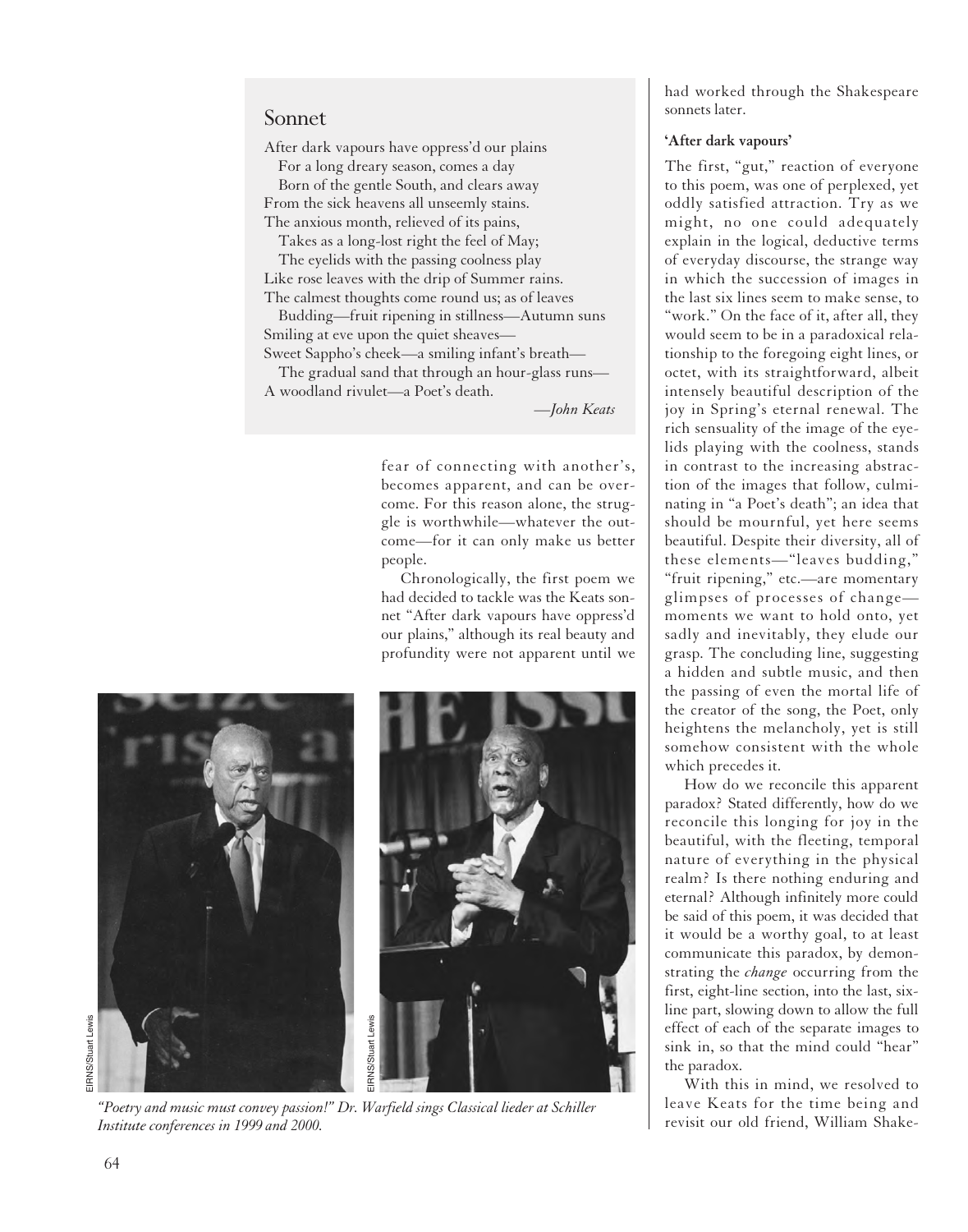speare. It is worthwhile to interject here a relevant biographical note regarding Keats. He did, in fact, think of himself as being in a dialogue with the great creative minds of the past, especially Shakespeare, whom he regarded as his guide and spiritual mentor; even when away from home, he never sat down to write without his cherished portrait of Shakespeare hanging before him. Keats had initially been inspired by the freer, less formal, more personal poetry of his contemporaries, Leigh Hunt and William Wordsworth, but had come to recognize that, if poetry were to again achieve its noble mission to uplift humanity to true freedom, it must combine the power of Classical forms and subject matter, with this personal intimacy that could truly move the heart. He called this, the "greeting of the spirit"; the individual human psyche approaching the infinite, the sublime, and making this process transparent to others, so that they could re-create it in their own minds. As we shall see later, the breakthrough represented by his great odes, written toward the end of his short life, was the outcome of this project.

But back to Shakespeare. When reviewing numerous sonnets for inclusion in our program, several "popped out," as it were, because they so directly addressed the subject matter discussed in the Keats sonnet—namely, man's mortality, and the fleeting, transitory nature of seemingly everything in this life. Two sonnets in particular, numbers 64 and 65, are almost like bookends, one borrowing imagery from, and partially answering the paradoxes in, the other. Indeed, we decided to recite them as a unity, one flowing seamlessly into the other with no pause, although spoken by two different individuals.

#### **Sonnets 64 and 65**

Many of our one-hour practice sessions had been devoted to how to recite these poems with the necessary passion and energy to make the ideas transparent; and, indeed, Dr. Warfield addressed this movingly in our discussion, by suggesting that, for instance, when saying the phrase, "When I see sometime lofty towers down-ras'd," we think of, and feel the full emotional weight of the alltoo-recent collapse of the World Trade Center. This is particularly important, in view of the fact that Shakespeare's sonnets are almost always recited in such a dry and monotonous tone, or else in an artificial, meter-and-rhyme-dominated sing-song, as to be virtually incomprehensible, thus adding to the popular perception of them as the subject of stuffy, academic lectures, rather than the passionate messengers to our souls they were meant to be.

This difference becomes immediately evident in the first two lines of Sonnet 64. If one reads these lines in the usual lifeless, formal way, stressing only the

## Sonnet 64

When I have seen by Time's fell hand defac'd The rich proud cost of outworn buried age; When sometime lofty towers I see down-ras'd, And brass eternal, slave to mortal rage; When I have seen the hungry ocean gain Advantage on the kingdom of the shore, And the firm soil win of the wat'ry main, Increasing store with loss, and loss with store; When I have seen such interchange of state, Or state itself confounded with decay; Ruin hath taught me thus to ruminate, That Time will come and take my love away.

This thought is as a death, which cannot choose But weep to have that which it fears to lose.

## Sonnet 65

Since brass, nor stone, nor earth, nor boundless sea, But sad mortality o'ersways their power, How with this rage shall beauty hold a plea, Whose action is no stronger than a flower? O, how shall summer's honey breath hold out Against the wrackful siege of battering days, When rocks impregnable are not so stout, Nor gates of steel so strong, but Time decays? O fearful meditation! where, alack, Shall Time's best jewel from Time's chest lie hid? Or what strong hand can hold his swift foot back? Or who his spoil of beauty can forbid?

O none, unless this miracle have might, That in black ink my love may still shine bright.

*—William Shakespeare*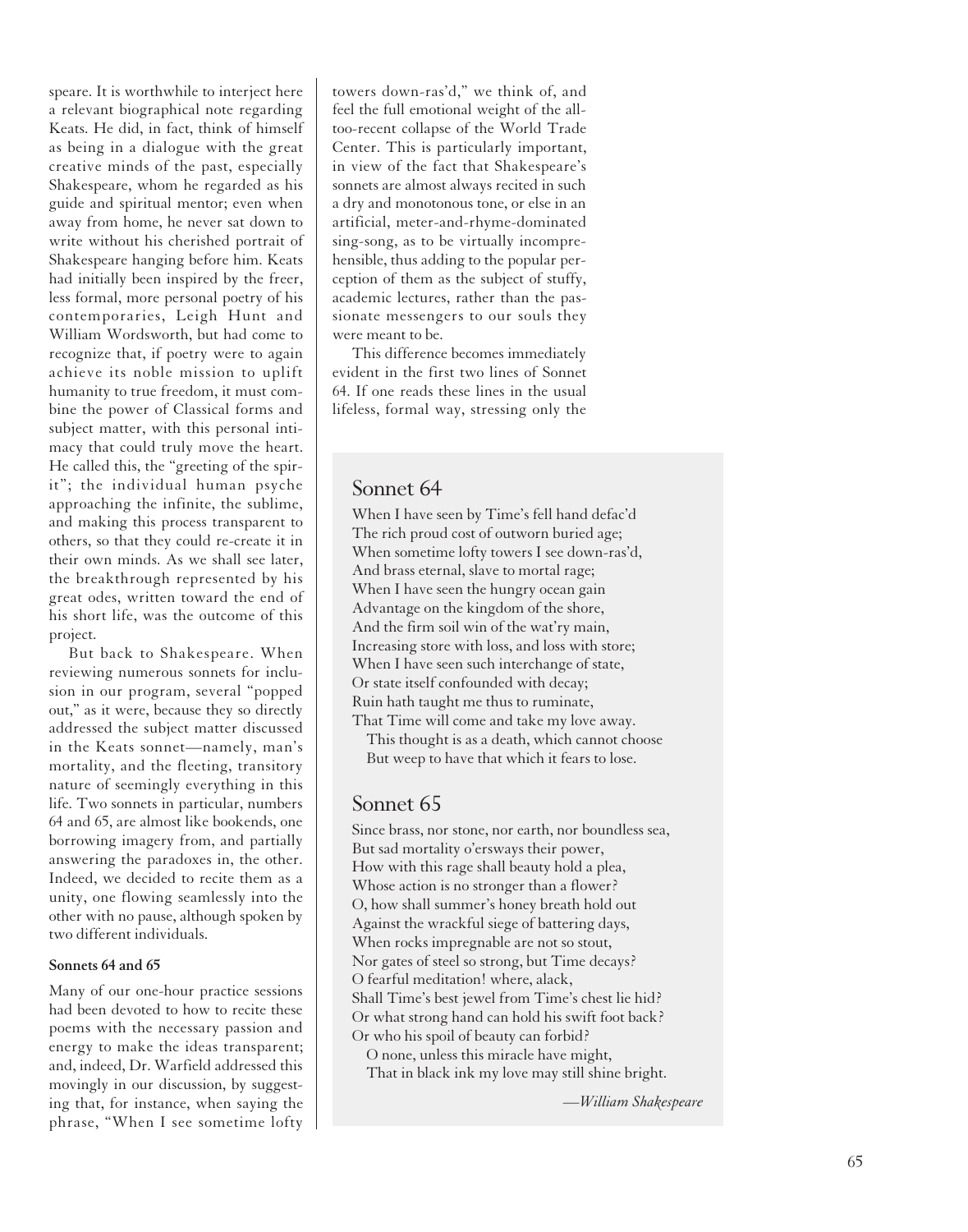

*Poetry recitation at the Friedrich Schiller birthday-fest, a month after preparation with Dr. Warfield.* **Left:** *Susan Schlanger.* **Right:** *Commentary author Dan Leach.*

syllables suggested by the text, the crucial germ of the idea to be developed later is completely destroyed. The text of a poem is, after all, only the footprint of the idea, like the score of a musical composition, which no one but a lunatic would mistake for the actual music itself. For instance, the iambic pentameter, in which all sonnets are strictly written, would dictate that the word "fell" would fall on a short, or unstressed, syllable, yet to clearly convey the contrast between the lamentable ravage of Time, and the foolish pride with which we mortals pursue the things of this world, the "rich proud cost," requires that "fell" be stressed, and heard in apposition to that "rich proud cost," so that it rings in the ear. The next two lines amplify the thought of the lack of permanence in anything in the physical realm. The second quatrain, or four-line section, also begins with "When I have seen," but since a new idea is being introduced, that of endless, cyclical change, it must be stated differently, as if to say, "Okay, here's another way of looking at it, another hypothesis." But in the third quatrain, both of these ideas are treated as equally discouraging; both say that time, or change, will destroy anything that I try to hold onto, to possess, even

that which I consider most sacred, "my love." The concluding couplet must be read with great, and honest, feeling, for it expresses the darkest and most desperate thought that we can have—that it isn't even worthwhile to possess the object of our love, for we will eventually certainly lose it, or it will change. Warfield clearly recognized this, and pointed out that when one says, "This thought," one must pause to let the full weight of "this thought"—the entirety of the poem up to this point—sink in.

Thank God that Shakespeare didn't leave it at that! Sonnet 65 provides a partial answer to this conundrum, but as we shall see, it is more fully addressed in Sonnet 73, and really developed in all its richness two hundred years later by Keats.

Part of the challenge in reciting Sonnet 65, is to make sure that the first two lines are heard clearly as the summation of the entirety of Sonnet 64, in condensed form. This sets up the paradox upon which this poem is based, namely, if Time destroys, or changes, all of these things, and beauty resides in the world of the senses, how then can beauty survive? The contrasting violence of the words, "rage" and "wrackful siege," with the tender vulnerability of "a flower" and "Summer's honey breath," heighten the sense of the hopelessness of the cause of beauty, if even "rocks impregnable" and "gates of steel" cannot protect it. Dr. Warfield stressed here, as he always does in the case of singing, the full enunciation of all the consonant and vowel sounds in these crucial phrases. It is an aspect of Shakespeare's poetry which is very helpful in communicating its meaning, that he chose words whose musical qualities, their sound, are consistent with, and amplify, their idea content.

The third quatrain, beginning with "O fearful meditation!," must be conveyed with a genuine fear and dread of returning to the desperation of Sonnet 64, and drive toward the seemingly hopeless plea of, "Or who his spoil of beauty can forbid?." If "O none" is said in almost a resigned manner, it helps to set up, especially if there is a long pause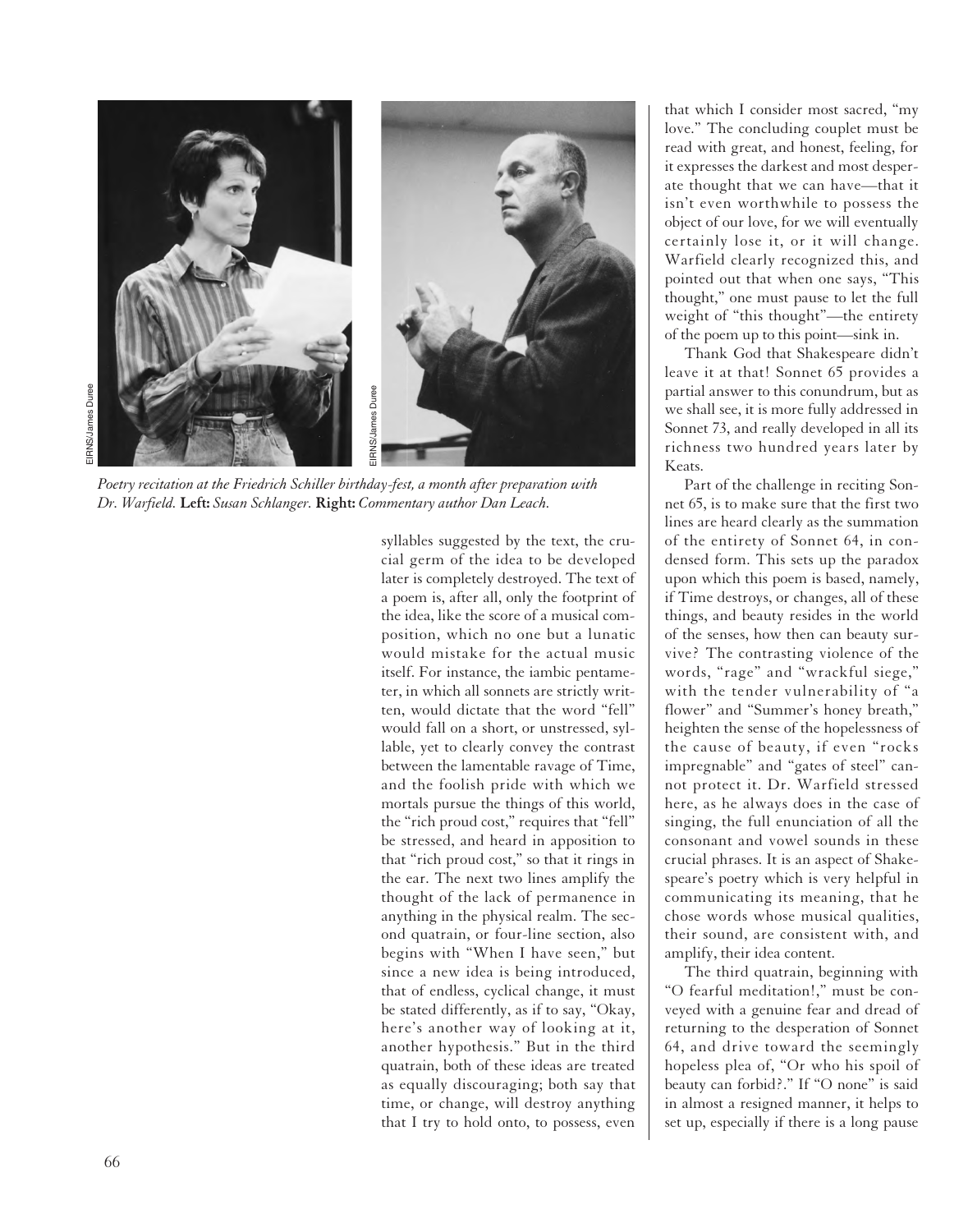at that comma, the ray of hope that breaks through at the end of this poem. Shakespeare even has a little fun, playing with the paradox involved in coupling "black ink" with "shine bright." But in a deeper sense, the paradox is that through the medium of the words on the page, which to the senses are only black ink, something beautiful and enduring does, in fact, shine. He is beginning to get at the idea that, through love, which is not a matter of the senses, but of a higher, spiritual nature, we can, in fact, transcend Time. As we shall see, this idea becomes the subject, in a more moving and personal way, of Sonnet 73.

Concerning the ending, Dr. Warfield made the point that the entire poem as a single idea, including the ending, must be in one's mind from the very first word, shaping and coloring every phrase toward that effect. One must make the *intention* of the poet one's own intention, and let that guide the process, getting all ego or performance considerations out of the way. This principle became particularly important in dealing with the challenging problems posed by Sonnet 73.

#### **Sonnet 73**

Here again we have three distinct metaphors in each of the three quatrains, each denoted by the phrases, "in me behold," and two of, "In me thou see'st," reversing the direction of "when I have seen" of Sonnet 64. The poet is now contemplating his own aging and eventual death, in three successive images, each of a more abstract, more spiritual beauty, yet conveying a rising passion, which seems paradoxical, given the rather somber tone of the first quatrain. It is this *cognitive passion,* as the soul frees itself from the senses, that is the peculiar beauty of this poem, and which cannot be faked with mere histrionics. The first quatrain must fully convey the melancholy idea of Autumn, with its brief, suspended moment of introspective reflection as we remember what has passed, and, although conscious of the coming Winter—perhaps, even, *because* of thatfeel a deeper, more profound sense of beauty. The second quatrain amplifies and deepens this idea; for, what could be more fleeting, yet beautiful, than the sunset and the twilight which follows? The line, "Death's second self, that seals up all in rest," heightens the paradox, and must be read in a way which is not morbid, for although directly referencing death, in the context of the beautiful imagery in which it is situated, the phrase, "that seals up all in rest" speaks of a peace and beauty that is of a higher nature, which invites the soul beyond the physical.

What now unfolds out of this, the "glowing of such fire," echoing the glow of the sunset, is truly a purer and higher kind of passion, because of what has gone before. The fact that Shakespeare compares it to embers which will soon be burned out, along with the fuel which nourished them, does not diminish the sublime emotion we feel, especially if "such fire" is read with anything like the poet's own passion. The breakthrough represented by this poem, and the way in which it answers the paradox of Sonnets 64 and 65, is contained in the concluding couplet. It is by seeing the beauty of another human being reflecting that "glowing" of passion, and loving that, despite the physical decay and diminution, that a higher order of beau-

## Sonnet 73

That time of year thou mayst in me behold When yellow leaves, or none, or few, do hang Upon those boughs which shake against the cold, Bare ruin'd choirs, where late the sweet birds sang. In me thou see'st the twilight of such day As after sunset fadeth in the west, Which by and by black night doth take away, Death's second self, that seals up all in rest. In me thou see'st the glowing of such fire That on the ashes of his youth doth lie, As the death-bed whereon it must expire Consumed with that which it was nourished by.

This thou perceiv'st, which makes thy love more strong, To love that well which thou must leave ere long.

*—William Shakespeare*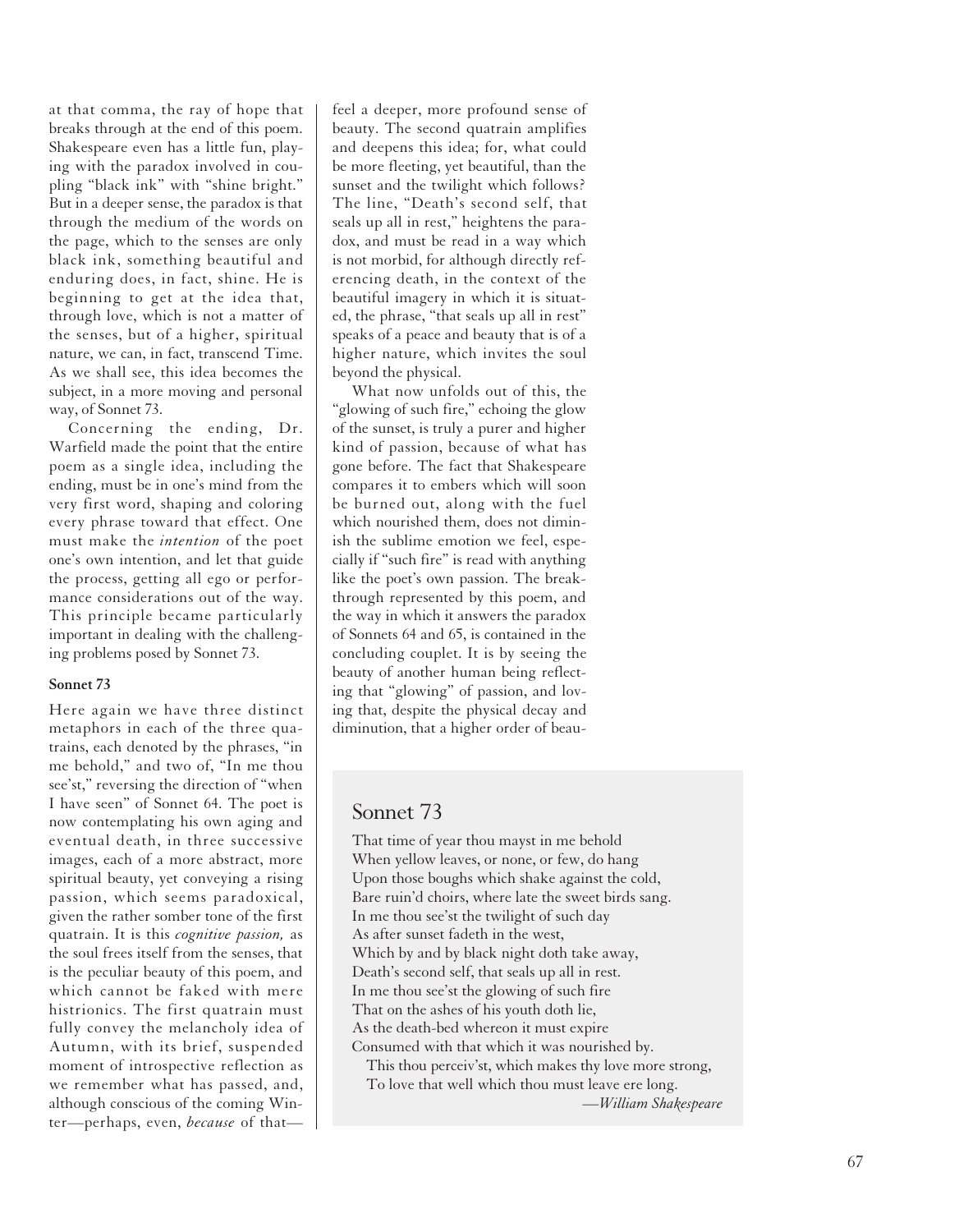

*Poetry recitation, Schiller birthday-fest. "How do we reconcile the longing for joy in the beautiful, with the fleeting, temporal nature of everything in the physical universe?"*

ty, transcending the physical, is constituted. This kind of love, which seeks this higher, eternal nature of Man, is what the Greeks called *agape*, and its manifestation in art is *the sublime.*

We shall encounter it as the explicit subject, and in its most universal form, when we return to our friend, Keats. But it is important to reflect, before leaving Shakespeare, that his sonnets, taken in their entirety, are one, unified sublime work of art. What we have investigated in just these three examples, is but a mere glimpse of the universe of intricate, interwoven ideas, which plumb the depths of the human heart, and pose life's most profound questions in metaphorical terms which appear, reappear, answer, or partially answer, these fundamental questions, over the span of the many years in which Shakespeare wrote them. Friedrich Schiller, in his "Naïve and Sentimental Poetry," wrote that Shakespeare, at least in his plays, is an example of a "naïve poet," in that he depicts Nature and the human heart as if removed and objective. "Sentimental poetry" is, for Schiller, that in which the poet's own relationship to the subject is evident, and it is through that relationship that we are moved.

Although Schiller's discussion is directed to the plays, Shakespeare's sonnets, on the other hand, are one of the purest examples of sentimental poetry of the best sort, and point the way to further development of its potential by Keats and Shelley. (Schiller himself pointed out that the same poet could write in the naïve or sentimental mode at different times, or even in the same work.)

If one now revisits the Keats sonnet "After dark vapours," how much richer and more powerful it is! Keats, addressing the same issue as Shakespeare, now reverses the imagery which prompted the reflection. Instead of Autumn and its melancholy, it is Spring, with its fullness of life and its promise. Keats passes from the sensuality of lines 7 and 8 to the quick succession of images of ever more abstract beauty at what is called the "turn," through the simple statement, "the calmest thoughts come round us," indicating that we are going into a world of thought, of ideas. Although volumes could be written on each one of these images, their overall effect, the idea which unifies them, is one of potential, living potential, caught, as it were, in a moment of repose. This is a recurring theme in Keats' poetry, to which he referred in his letters, and is central to the breakthrough he made with the great odes, especially the "Ode On A Grecian Urn," which we will examine later.

The reason why the image of "a Poet's death" seems to be coherent with the mood of this poem, why it has a calm beauty to it, as it did in the Shakespeare Sonnet 73, is because, when we have been effectively transported into this realm of ideas, we are aware, at least intuitively, that the poet, or we ourselves for that matter, don't really die; we live through our participation in these ideas, which share in the eternal. Keats spoke in one letter of a "brotherhood of the mind," where people of all times meet, go down separate paths, then meet again. He was motivated by an intense desire to connect with the beautiful souls who had gone before him, distill their essence into his own being, and create ever more powerful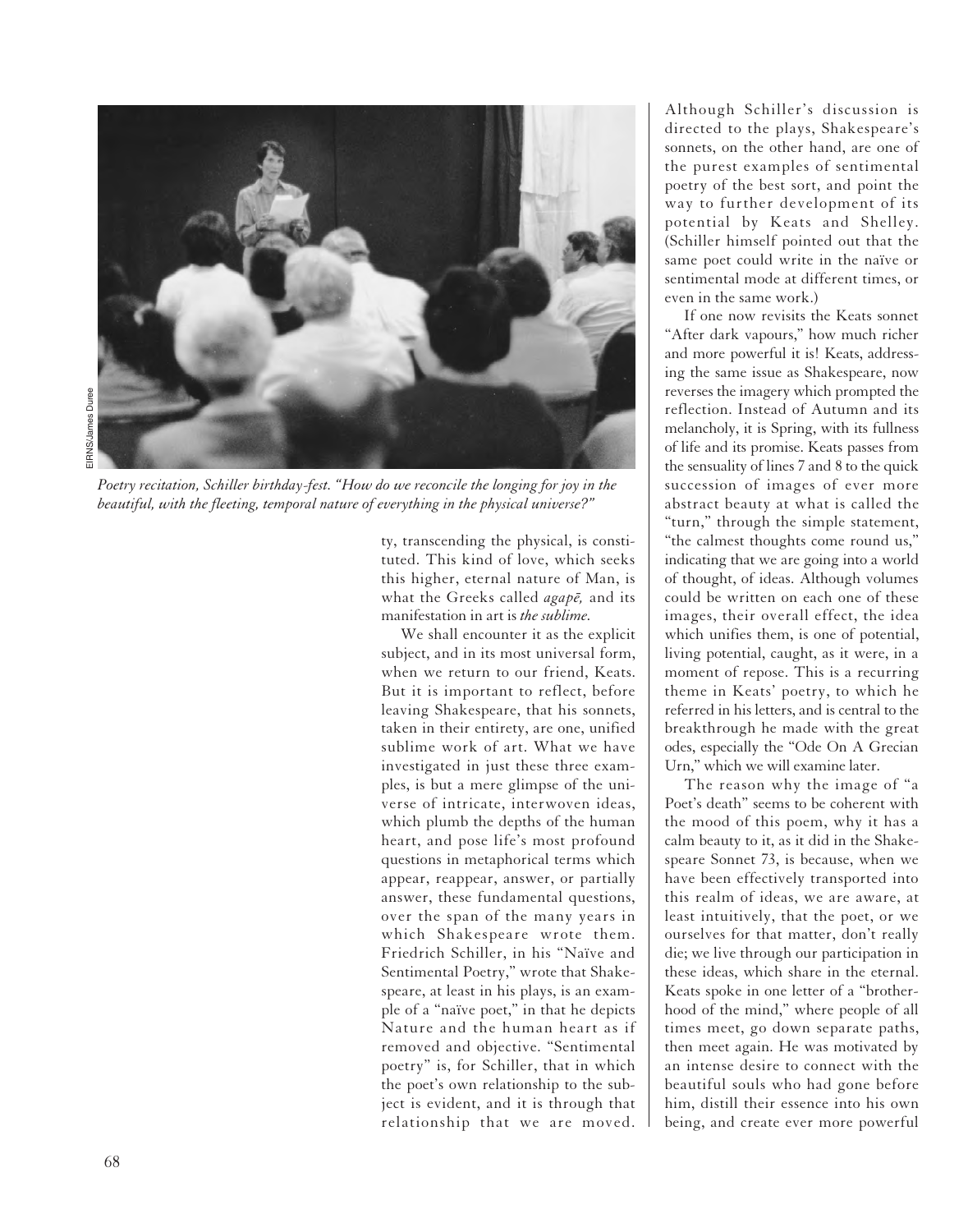## Ode On A Grecian Urn

#### I

Thou still unravish'd bride of quietness, Thou foster-child of silence and slow time, Sylvan historian, who canst thus express A flowery tale more sweetly than our rhyme: What leaf-fring'd legend haunts about thy shape Of deities or mortals, or of both, In Tempe or the dales of Arcady? What men or gods are these? What maidens loth? What mad pursuit? What struggle to escape? What pipes and timbrels? What wild ecstasy? II

Heard melodies are sweet, but those unheard Are sweeter; therefore, ye soft pipes, play on; Not to the sensual ear, but, more endear'd, Pipe to the spirit ditties of no tone: Fair youth, beneath the trees, thou canst not leave Thy song, nor ever can those trees be bare; Bold Lover, never, never canst thou kiss, Though winning near the goal—yet, do not grieve; She cannot fade, though thou hast not thy bliss, Forever wilt thou love, and she be fair!

#### III

Ah, happy, happy boughs! that cannot shed Your leaves, nor ever bid the Spring adieu; And, happy melodist, unwearied, For ever piping songs for ever new; More happy love! more happy, happy love! For ever warm and still to be enjoy'd,

For ever panting, and for ever young; All breathing human passion far above, That leaves a heart high-sorrowful and cloy'd, A burning forehead, and a parching tongue.

#### IV

Who are these coming to the sacrifice? To what green altar, O mysterious priest, Lead'st thou that heifer lowing at the skies, And all her silken flanks with garland drest? What little town by river or sea shore, Or mountain-built with peaceful citadel, Is emptied of its folk, this pious morn? And, little town, thy streets for evermore Will silent be; and not a soul to tell Why thou art desolate, can e'er return.

### V

O Attic shape! Fair attitude! with brede Of marble men and maidens overwrought, With forest branches and the trodden weed; Thou, silent form, dost tease us out of thought As doth eternity: Cold Pastoral! When old age shall this generation waste, Thou shalt remain, in midst of other woe Than ours, a friend to man, to whom thou say'st, "Beauty is truth, truth beauty,"—that is all Ye know on earth, and all ye need to know.

*—John Keats*

ideas to communicate to future human beings. Although never using the exact terminology, Keats had an innate concept of what Lyndon LaRouche has called the "simultaneity of eternity." This is nowhere better seen than in the "Ode On A Grecian Urn," which together with the other odes, represents the culmination of a process of experimentation and struggle over several years to bring forth a new and more powerful medium for this idea.

#### **'Ode On A Grecian Urn'**

This poem represents, by far, the greatest challenge for recitation, not merely because of its length, but because of the passionate tone, coupled with what would seem to be the most abstract subject, at least on the surface. For the poet pours his heart out not to a lover, or to lament some loss, but to a cold, dead object, upon which are static images, created by some unknown hand, thousands of years ago. But precisely therein lies its point: he states it at the beginning of the second stanza, "Heard melodies are sweet, but those unheard are sweeter." It is the "unheard melodies" within the realm of ideas, which we can re-create over the ages, and through which we can communicate with future generations, which, despite being prompted by a physical process, constitute a higher beauty than anything directly apprehended by the senses.

Keats here, again, as in the sonnet, reverses the paradox which Shakespeare posed. Instead of lamenting the passing of beauty and the lack of fulfillment in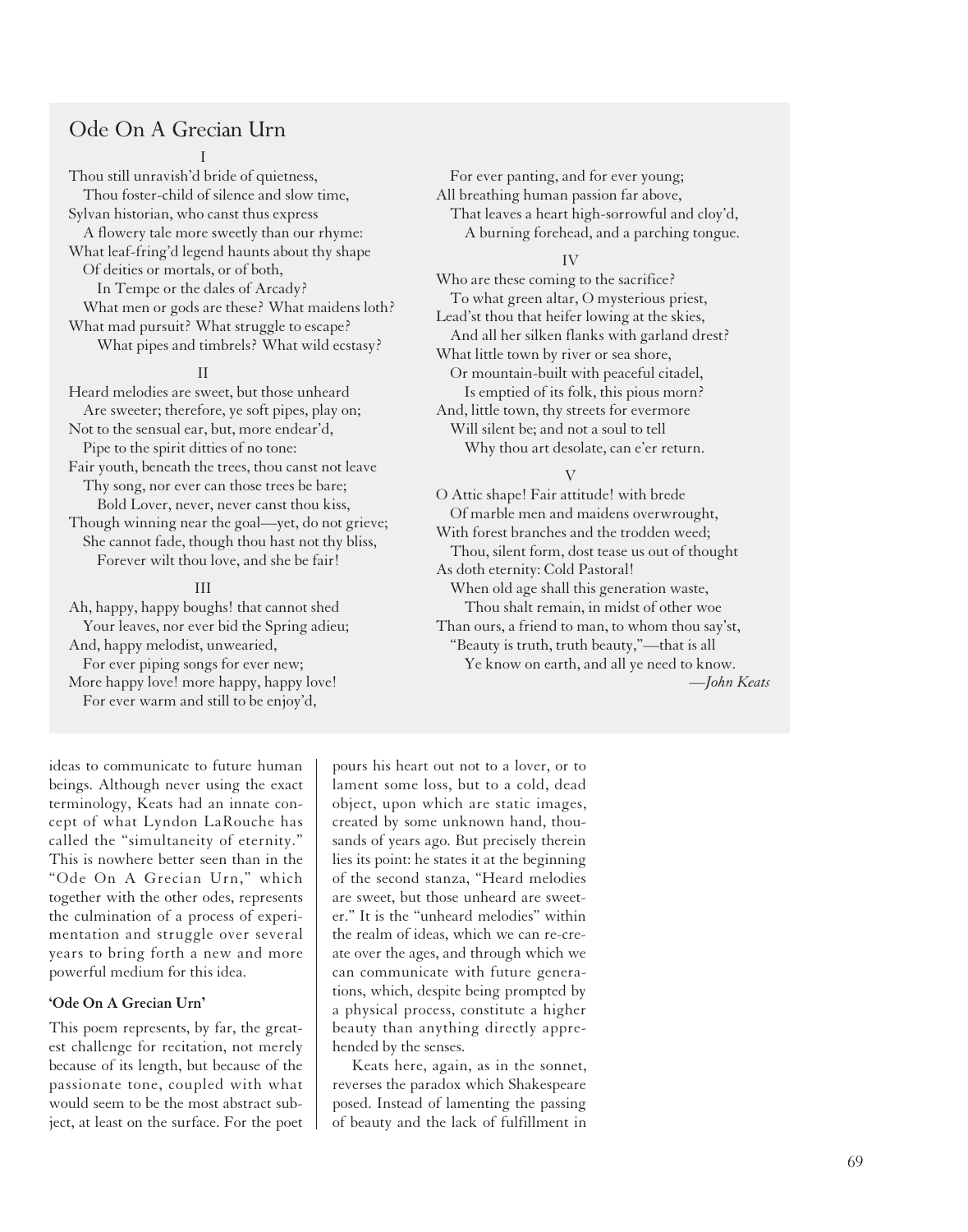

*William Shakespeare*



*John Keats*

even possessing the object of our love in the mortal world of time and change, he is contemplating, and causing us to have a passionate feeling for, a world in which love and happiness, although never achieving sensual fulfillment, are eternal. There is something truly sublime, captured in the line, "For ever wilt thou love, and she be fair!," which seems to lift us completely out of the wild sensuality of the first stanza. In the third stanza, he expands on this thought, reaching the climax of joy with "More happy love!, etc.," and then, with the crucial reflection that it is, after all, still *human passion,* however unchanging and forever young, returns to contemplate our actual condition, now seemingly even more unfulfilled after this experience—with "a burning forehead and a parching tongue."

Up to this point, the challenge in reciting this poem largely consists of mustering the required emotional intensity and clarity to convey the scene almost as if it were a drama, albeit a highly unusual one, without affectedness; for the drama is not in the past or the present, or really even on the urn, but in the mind. The end of stanza III leaves us feeling that the paradox is still unresolved, and must be read so as to clearly contrast with the "happy, happy love" which precedes it. However, what comes next requires an almost religious sense of mystery to be effective, and, indeed, its essential religious significance is clearly indicated in the first four lines. Keats suddenly turns from the scene of riotous merry-making and the desire to experience happiness forever, to this more somber procession led by a priest with a heifer to be sacrificed. He then, just as suddenly, turns to the image of the little town, emptied of its people, although it is evident from the phrase, "*what* little town," that it is not actually pictured on the urn, but exists as an hypothesis in the poet's, and our, mind. The tender feeling with which he personifies and directly addresses it, produces a strange, and melancholy—yet completely uplifting—effect.

There was much debate in the group over how to understand, let alone recite, this passage. One thing, however, is certain; neither Keats, nor any great poet, ever resorted to mere *symbolism,* the logician's trick of substituting one apparently similar term for another. Metaphor, on the other hand, is a higher form of irony, in which two seemingly inconsistent ideas are juxtaposed to each other, creating a paradox which induces the mind to conceptualize a third idea, which resolves the paradox. Although never explicitly stated, this idea, or a succession of such ideas, is the true subject of the poem. These are the melodies heard not by the sensual ear, but by the spirit. The poet is, in effect, speaking to the inner cognitive processes of our minds, the place beyond the reach of logical, deductive language, yet, paradoxically, using language to get there! It is never so simple as to say, "what does this *stand for?,*" or, "what does this mean?," but rather, ask "what change is this causing in those inner cognitive processes, considering its relationship to all that has gone before it?"

From this standpoint, it now appears that the effect wrought in us by stanza IV comes about as a result of a shift in focus from the self, to something larger, more universal, and also an emotional state which connects our own longing for the eternal, with the image of this town, in a suspended state, so to speak, looking both backward to the past, and forward to the future, with longing and hope for the return of its people. Are they dead? Not really—for something of their souls is still speaking to us through the medium of this urn, this human work of art, over the millennia. This is one of the best examples of the "simultaneity of eternity" in all of Classical art, and the fact that Keats, himself, is speaking to us through the medium of this poem, this "black ink," over the centuries, adds another dimension of beauty to this miraculous and uniquely human communication.

Now Keats, reflecting his own amazement with this fact, goes directly to the denouement of the poem, and its famous ending. This urn, this static and silent object, "teases" us out of the tangled knot of paradoxes, the paradoxes of mortal, temporal existence, as does eter